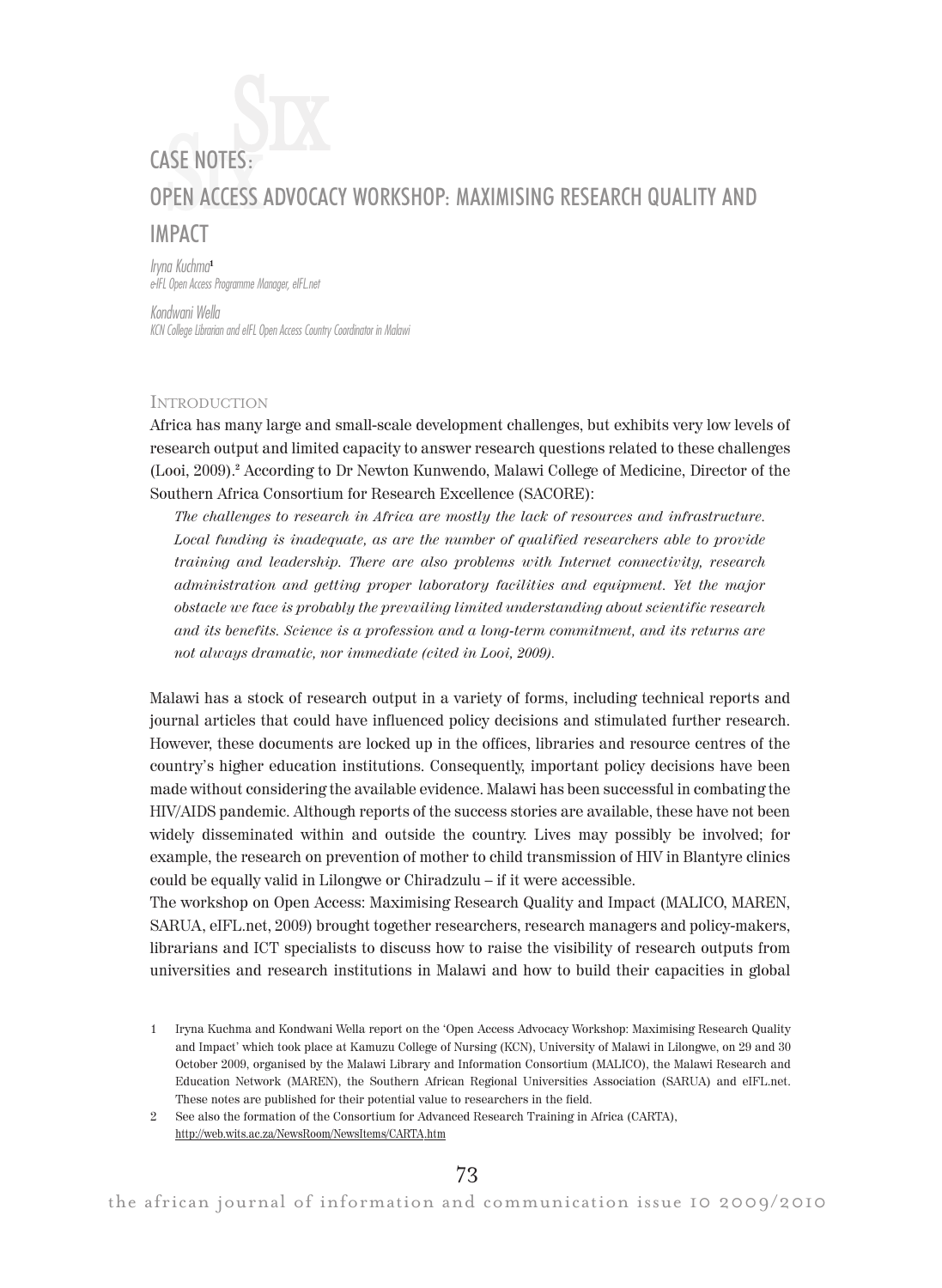knowledge sharing. The objective of the workshop was to discuss the benefits of open access for Malawi.

'Open access is sweeping the world', proclaimed Professor Leonard Kamwanja, Pro Vice Chancellor of the University of Malawi and Chair of UbuntuNet Alliance, in his welcoming speech. He argued that this provides many opportunities for research organisations, such as MALICO, which, at its founding five years ago, planned to create an open access national digital repository of research in Malawi.

The seminar covered a wealth of diverse topics, including:

- economic, social and educational benefits to making research outputs available without financial, legal and technical barriers to access;
- how open access and institutional repositories can help to maximise the visibility of research publications and improve the quality, impact and influence of research;
- how to disseminate research results and collect and curate outputs in digital format in order to showcase the quality of research in universities.

Practical sessions addressed open access policies and copyright management, including licensing open access content to encourage re-use and sharing, and recommendations on how to plan and set up an open repository.

This report focuses on some key themes presented to the workshop.

### OPENING ACCESS TO KNOWLEDGE IN SOUTHERN AFRICAN UNIVERSITIES

Many of the restrictions on access to knowledge in Africa, but particularly in the Southern Africa region, revolve around restrictive copyright practices and regulations, a lack of access to Internet-based technologies and outdated paradigms for knowledge collection and dissemination. There is also a lack of creative and effective government supported enabling environments within higher education to match the vision of African leaders for knowledge and innovation in Africa in the 21st century.

The presentation of the report Opening access to knowledge in Southern African universities (Abrahams et al, 2008), suggested a series of recommendations to address these challenges. It reflected on the positioning of Southern African universities in the 'knowledge society' and briefly discussed global and local knowledge production, demonstrating the abundance of knowledge versus the scarcity of access to knowledge, the contestation over 'valid forms of knowledge' and the conversion from grey literature to accredited scholarly publishing. Questions were posed and discussed regarding the value of higher education in Africa, compared with a developing country such as India, where higher education is regarded as the basis for development in the new century.

The interactive discussion that ensued on the changing practices relating to research production and dissemination raised a number of issues. Academics are increasingly using the Internet as an aid to teaching and are encouraging students to use this medium to retrieve information and undertake research. Going online is driven by the need to find quick and convenient access to information relevant to research. Journals tend to be most often cited in the student research papers, followed by conference presentations. Health and life scientists tend to cite research papers from the region, but most of the researchers in Malawi are not really aware of research and scientific outputs produced in the region. Even when these outputs are freely available in digital form, there is still a need to better organise the collections and to strengthen curricula with regional research outputs.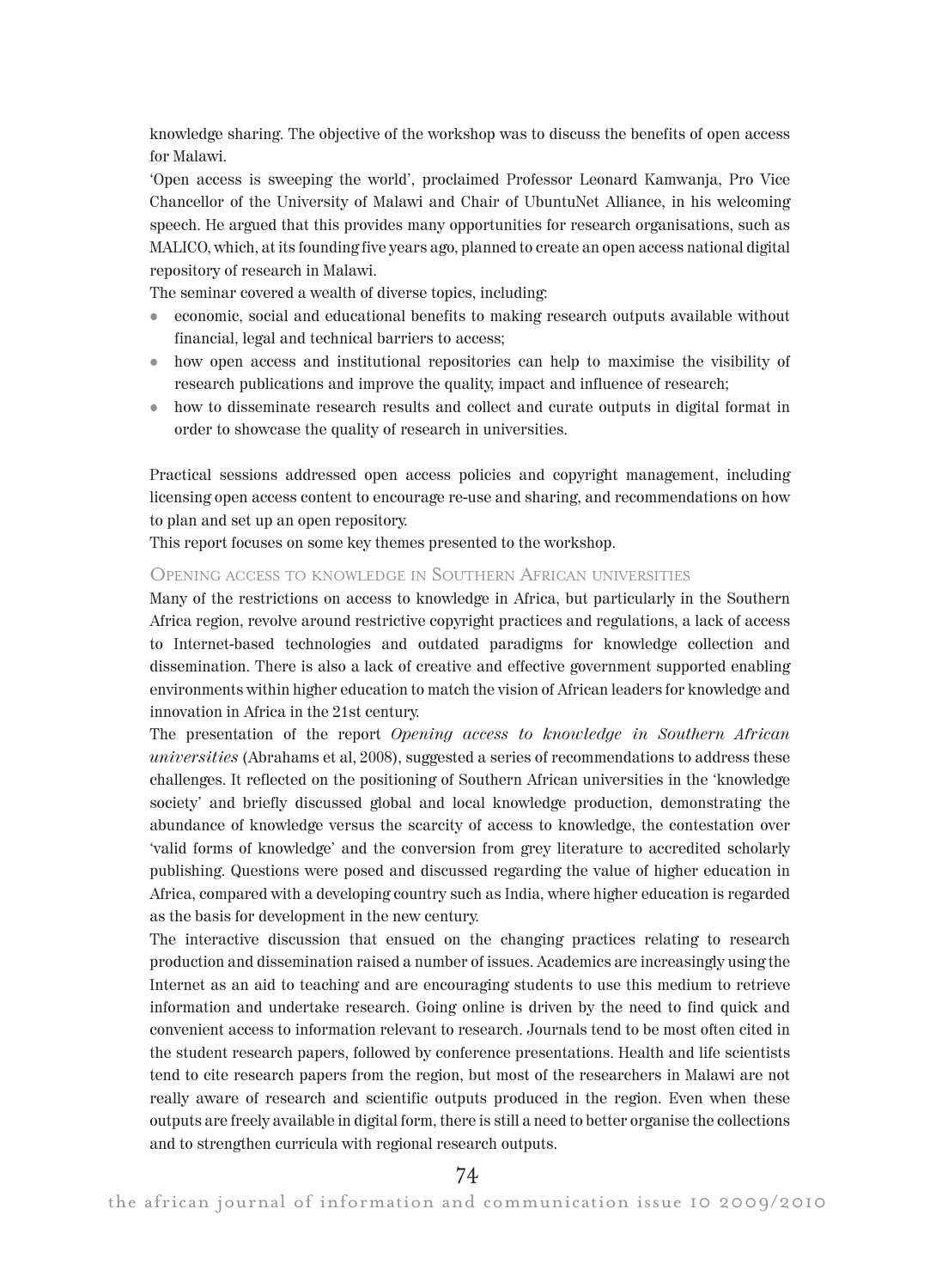The discussion made it apparent that there is still a false assumption that making research outputs publicly available will lower the chances of researchers for success in the fierce competition for limited research funding and promotion. The application of knowledge was another issue raised, as there are often large gaps between theoretical studies and their practical applications. Irrigation engineering was mentioned as one area where there is a need to apply existing findings and to partner with industries to solve the problems in this field. The lack of availability of applied research consultancy reports was noted, as many of these are not placed in the public domain, but held by researchers and donor agencies.

## OPEN ACCESS INSTITUTIONAL REPOSITORIES IN SOUTH AFRICA

Ina Smith, a digital librarian now based at the University of Stellenbosch, drew on the University of Pretoria Research Focus Areas to demonstrate the increased understanding of the importance of research. The presentation pointed to the increasing complexity of research questions and the need to leverage existing resources. It addressed the issue of the increased mobility of researchers who need better research exchange opportunities and seek to demonstrate the impact of research on the society in order to be better funded. To meet these needs and to gain greater impact for its research, the University of Pretoria has established UPSpace,<sup>3</sup> a full-text Open Access digital research repository.

In this changing research environment, research libraries need to support education innovations and research excellence, providing a seamless electronic information service to academics, along with facilities that create a conducive and stimulating environment for scholarship. To answer the concerns of researchers in Malawi, the presenter demonstrated that open access institutional repositories in South Africa have contributed to increased h-indexes<sup>4</sup> of the researchers. For research libraries, institutional repositories have brought new roles and responsibilities, created new communities of practice, and required a changed mind-set, greater organisational learning, teamwork and collaboration with the faculty.

## IRISH-AFRICAN PARTNERSHIP FOR RESEARCH CAPACITY BUILDING

Niamh Brennan, Programme Manager, Research Information Systems & Services, Trinity College Library, presented data on the position of Malawi in ISI indexes, showing how in recent years the number of publications has almost doubled and the number of citations has increased significantly, strengthening the ranking of Malawi in respect of clinical medicine, immunology, microbiology, agricultural and social sciences. It was argued that this research should be available via academic libraries in Malawi through the medium of the Internet.

The presentation, a case study of Trinity College, Ireland, discussed the advantages of higher education institutions having a coherent information policy designed to address the needs of library services and e-learning, as well as a system for electronic publications and records management. Trinity's current research information system is CV-driven, with every researcher having a personal URL and research web-page with a live feed to the faculty web pages and links to research publications, e-theses, grey literature and images in the Trinity Access to Research Archive (TARA). TARA is fully integrated with a research support system

<sup>3</sup> http://repository.up.ac.za

<sup>4</sup> The h-index or Hirsch-index reflects the number of publications and number of citations per publication for a researcher, see http://en/wikipedia.org/wiki/H-index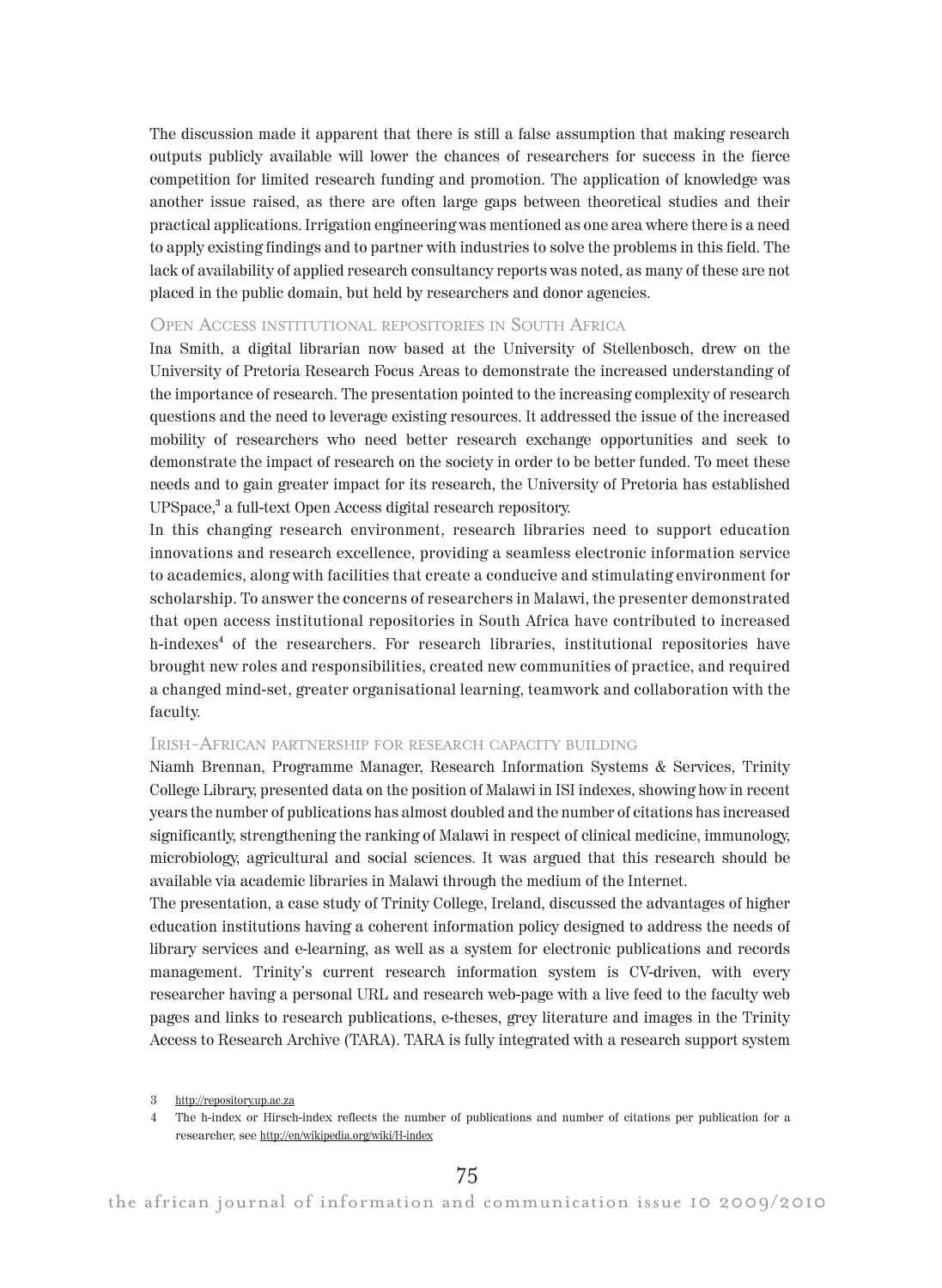and brings added value to the records, including links to research profiles, ISI citation records, links to the full text, and more. This successful model of an integrated research information system is being extended to African institutions through the Irish-African Partnership for Research Capacity Building (IAP).<sup>5</sup>

IAP is a three-year project (2008 – 2010) bringing together the nine universities in Ireland with universities in Malawi, Mozambique, Tanzania and Uganda, in a partnership to develop a coordinated approach to research capacity building. Among the project activities is the development of a research portal to link Irish and African universities in a virtual community. This portal is intended to support collaborative research with African universities and to provide a forum for scientific communication, a platform for electronic consultation, and a digital repository and research register in four key areas – health, education, gender and ICT.

## OPEN ACCESS TO RESEARCH IN MALAWI

Kondwani Wella, KCN College Librarian and eIFL-Open Access Country Coordinator in Malawi, demonstrated four cases when 'open' information is not necessarily accessible or easily retrievable. Articles published by Bunda College researchers cannot be accessed in Malawi, and the book, Poverty in Africa, costs far too much, while conference papers, theses and dissertations may be freely available but are not searchable. He questioned whether Malawi has embraced open access, whether all students and academics can manage information using the Internet, whether researchers still trust librarians, whether librarians are doing their job effectively given the new technologies, and whether there is the necessary level of collaboration between librarians and researchers. He argued for Malawian librarians to address their own weaknesses, not simply to argue that 'the world is unfair'.

A number of universities and colleges in Malawi were shown to already be working on open repository projects – Greenstone and DSpace repositories are being developed in Bunda College, Chancellor College, College of Medicine and Mzuzu University. DATAD<sup>6</sup> theses and a dissertations repository is maintained by MALICO. Furthermore, MALICO, MAREN and UbuntuNet Alliance are working to improve Internet connectivity and to strengthen collaboration between librarians, researchers, policy-makers and ICT professionals. Librarians in Malawi have been trained or retrained to embrace new paradigms. There are open source solutions available as well as government support for tertiary education, research, science and technology. With some funding for capital equipment and the strengthening of MALICO in partnership with MAREN and the National Research Council of Malawi, universities and research institutions will be able to build a national federation of open repositories to maximise the visibility of research publications and to improve the quality, impact and influence of research.

Intellectual property law restrictions, lack of faculty and researcher buy-in, lack of institutional support, and the absence of collaboration and partnerships were cited among the challenges faced.

<sup>5</sup> http://www.irishafricanpartnership.ie/

<sup>6</sup> DATAD is the Database of African Theses and Dissertations, held by the Association of African Universities, http://www.aau.org/datad/index.htm